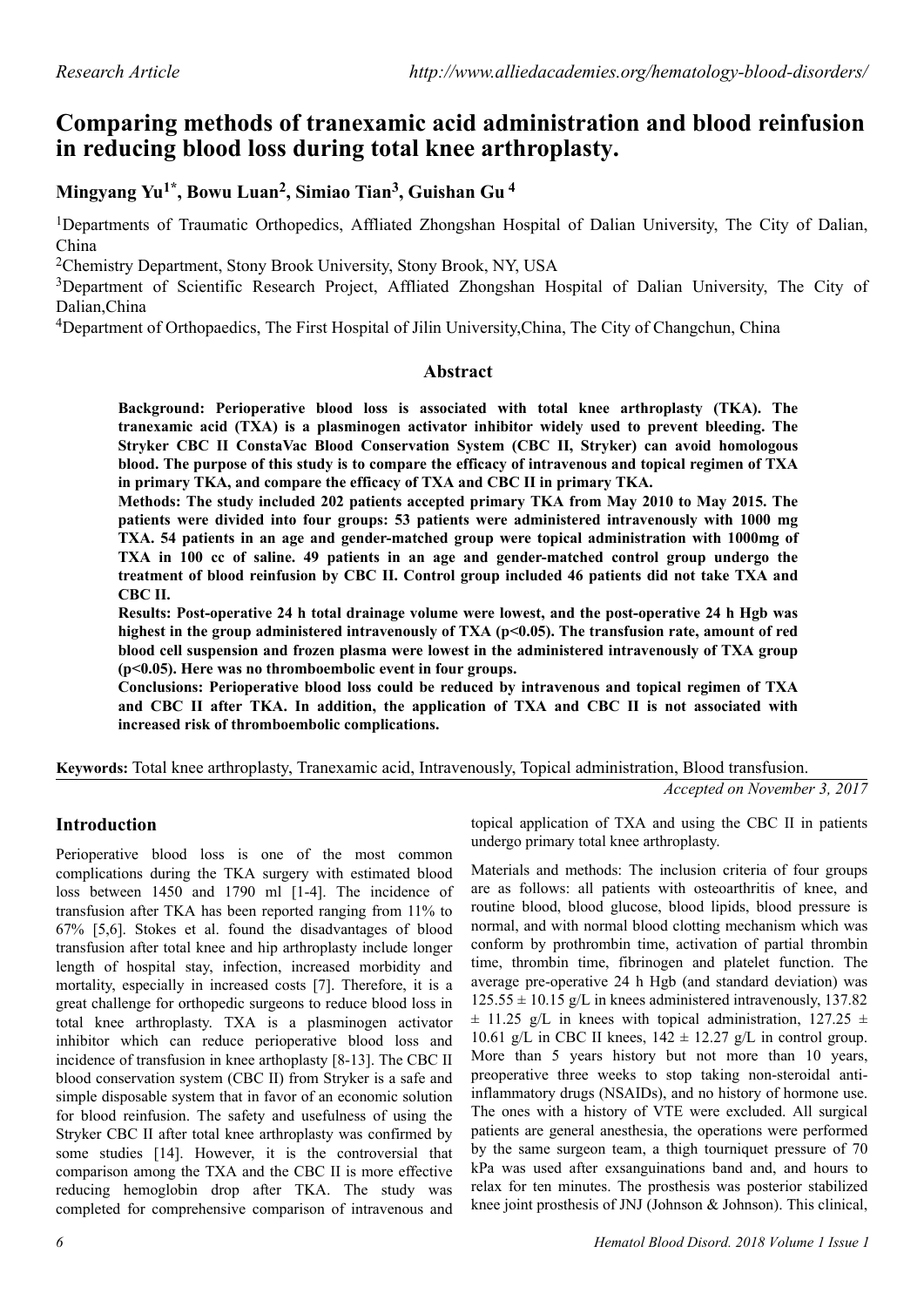*Citation: Yu M, Luan B, Tian S, et al. Comparing methods of tranexamic acid administration and blood reinfusion in reducing blood loss during total knee arthroplasty. Hematol Blood Disord. 2018;1(1):1-5.*

randomized study was performed on 202 patients who were underwent unilateral TKA in our hospital, from May 2010 to May 2015 (Table 1).

**Table 1.** *Characteristics of patients with TXA, CBC II and controls*

|                                                                                                       | Al $(%)$           | TA (%)                       | CBC II (%)          | Control (%)      |
|-------------------------------------------------------------------------------------------------------|--------------------|------------------------------|---------------------|------------------|
| Total                                                                                                 | 53                 | 54                           | 49                  | 46               |
| Mean age (range), years                                                                               | 67.6 (48-82)       | 62.3 (52-72)                 | 65.4 (54-79)        | 66.8 (59-76)     |
| Sex                                                                                                   |                    |                              |                     |                  |
| Male                                                                                                  | 8(18)              | 7(15)                        | 7(17)               | 5(12)            |
| Female                                                                                                | 45 (72)            | 47 (75)                      | 42 (83)             | 41 (88)          |
| Total drainage volume(ml)                                                                             | $328.87 \pm 54.12$ | 415.46 ± 41.77 88.28 ± 10.15 | $650.20 \pm 141.15$ | 643.91 ± 138.21  |
| 24 h $Hgb(g/L)$                                                                                       | $96.11 \pm 8.45$   | 27                           | $90.61 \pm 10.87$   | $82.41 \pm 8.17$ |
| Number of transfused                                                                                  | 12                 | 0.5                          | 24                  | 34               |
| Transfusion rate                                                                                      | 0.23               | 81                           | 0.49                | 0.76             |
| Transfused of RBCS(IU)                                                                                | 25                 | 120                          | 67                  | 124              |
| Transfused of plasma(IU)                                                                              | 46                 |                              | 117                 | 225              |
| Hgb: Hemoglobin, RBCS: Red Blood Cell Suspension, $p < 0.05$ was considered statistically significant |                    |                              |                     |                  |

The patients suffering the primary total knee arthroplasty were randomly assigned to four study groups. The average age of patients in the group undergo administered intravenously was 67.6 (48-82) (group 1), 62.3 (52-72) in group undergo topical administration (group 2), and 65.4 (54-79) in group undergo blood reinfusion(group 3), and 66.8 (59-76) in control group(group 4). In group 1, patients included 8 men and 45 women. 500 mg of TXA in 250 cc of saline was administered intravenously 30 minutes before tourniquet was used, and 500 mg of TXA in 250 cc of saline was administered intravenously 30 minutes after loosening the tourniquet immediately. In group 2, patients included 7 men and 47 women, the knee joint cavity irrigated with 1000 mg of TXA in 100 cc of saline before closing the wound. In group 3, patients included 7 men and 42 women, patients did not undergo the treatment with TXA. CBC II Consta Vac blood conservation system (CBC II, Stryker) was applied to each patient. In group 4, control group, patients included 5 men and 41 women did not take TXA and CBC II. For the prevention of DVT, the Nadroparin calcium is administered as a subcutaneous injection. Low molecular weight nadroparin calcium is administrated subcutaneous injection to every patient before surgery for a week with 4000 UI each day, stopped 24 hrs before surgery and resume administration 24 hrs after surgery for consecutive 30 days.

All statistical analyses were carried out with R version 3.1.1 so ftware (R Foundation for Statistical Computing ,Vienna, Austri a). We performed an analysis of the ANOVA Test, a value of P<0.05 was set to show statistical significance.

#### **Results**

The average post-operative 24 h total drainage volume (and standard deviation) was  $328.87 \pm 54.12$  ml in knees administered intravenously,  $415.46 \pm 41.77$  ml in knees with topical administration,  $650.20 \pm 141.15$  ml in CBC II knees, and  $643.91 \pm 138.21$  ml in control group (Figure 1).



**Figure 1.** The average post-operative 24 h total drainage volume (and standard deviation) in patients. \*\*\*P<0.001. AI: administered intravenously; TA: topical administration; CBC II: CBC II Consta Vac blood conservation system.

The average post-operative 24 h Hgb (and standard deviation) was  $96.11 \pm 8.45$  g/L in knees administered intravenously,  $88.28 \pm 10.15$  g/L in knees with topical administration, 90.61  $\pm$ 10.87 g/L in CBC II knees,  $82.41 \pm 8.17$  g/L in control group (Figure 2).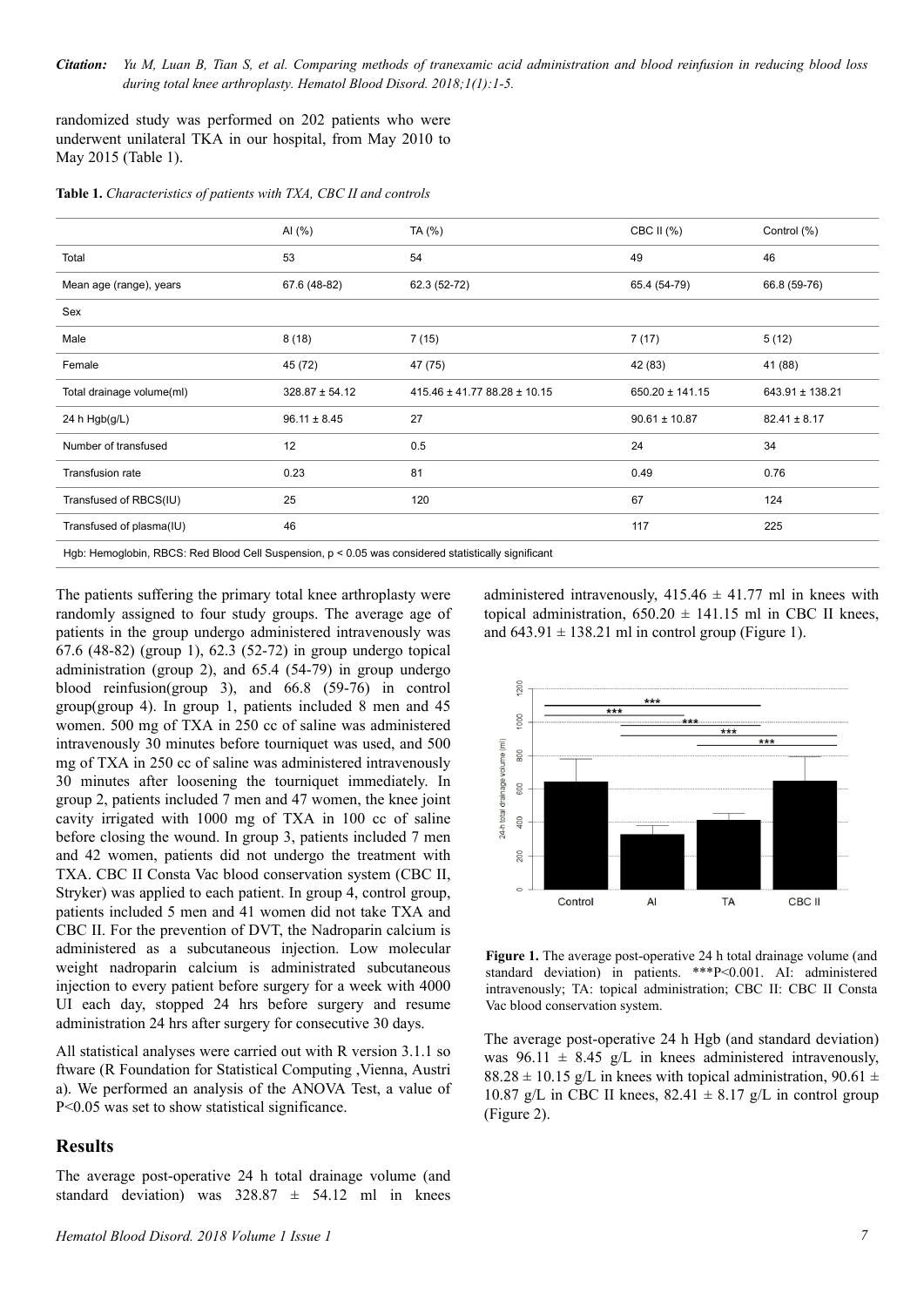

**Figure 2.** The average post-operative 24 h Hgb (and standard deviation) in patients. \*\*\*P<0.001. AI: administered intravenously; TA: topical administration; CBC II: CBC II Consta Vac blood conservation system.

*The number of patients transfused was 12 in group of administered intravenously, was 27 in group of topical administration, was 24 in group of CBC II, and was 34 in control group. The transfusion rate of patients transfused was 0.23 in group of administered intravenously, was 0.5 in group of topical administration, was 0.49 in group of CBC II, and was 0.76 in control group. The average of blood transfused of Red Blood Cell Suspension (RBCS) without White Cell was 2.08 IU in group of administered intravenously, was 3 IU in group of topical administration, was 2.79 IU in group of CBC II, and was 3.75 IU in control group (Figure 3).*



**Figure 3.** The average of (RBCS) without White Cell in patients. \*\*\*P<0.001. \*\*P<0.01. AI: administered intravenously; TA: topical administration; CBC II: CBC II Consta Vac blood conservation system; RBCS: blood transfused of Red Blood Cell Suspension.

The average of frozen plasma transfused was 3.83 IU in group of administered intravenously, was 4.44 IU in group of topical administration, was 4.86 IU in group of CBC II, and was 6.62 IU in control group (Figure 4).



**Figure 4.** The average of frozen plasma transfused in patients. \*P<0.05. AI: administered intravenously; TA: topical administration; CBC II: CBC II Consta Vac blood conservation system; RBCS: blood transfused of Red Blood Cell Suspension.

#### **Discussion**

In 1966, studies showed the effect of a new potent antifibrinolytic agent, tranexamic acid [15]. In 1968, Vermylen et al investigated the effect of tranexamic acid in essential menorrhagia by a double blind study [16]. Since then, the use of tranexamic acid as hemostatic in haemophilia [17], oral surgery [18], upper gastrointestinal haemorrhage [19], prostatic adenomectomy [20], hereditary angioneurotic edema [21], and cataract surgery [22] had been studied. In 1972, Hiippala introduced the concept of tranexamic acid reducing perioperative blood loss associated with total knee arthroplasty [23]. In 2000, Ekbäck G et al investigated the effect of reduces blood loss of tranexamic acid in total hip replacement surgery [24]. Since then, tranexamic acid as hemostatic in arthroplasty to reduces perioperative blood loss has been extensively studied [25-33].

To transfer the liquid the lever needs to be depressed and the blood bag should be hung and spiked. This is a vital part of the blood conservation program. Only one disposable needs to be used per patient and it easily converts from reinfusion device to drainage reservoir. Its main components include a variable vacuum setting, an internal prefilter, a fat retention valve and a vacuum indicator. The volumetric graduations are accurate.

This study demonstrates a distinct correlation between the administration of TXA and reduces perioperative blood loss in Chinese patients. In our study, intravenous administration of TXA reduced drainage amount by 49% and irrigation of the knee joint with TXA decreased it by 35%, compared to the control group. Intravenous injection of TXA was more effective than the knee joint cavity irrigated to reduce the total drainage volume. It is no statistical differences to reduce the total drainage volume between CBC II group and control group. This study demonstrates that intravenous injection of TXA is significantly reduces the post-operative Hb drop. However, there was no difference in the joint cavity irrigated group and CBC II group of the post-operative Hb drop. There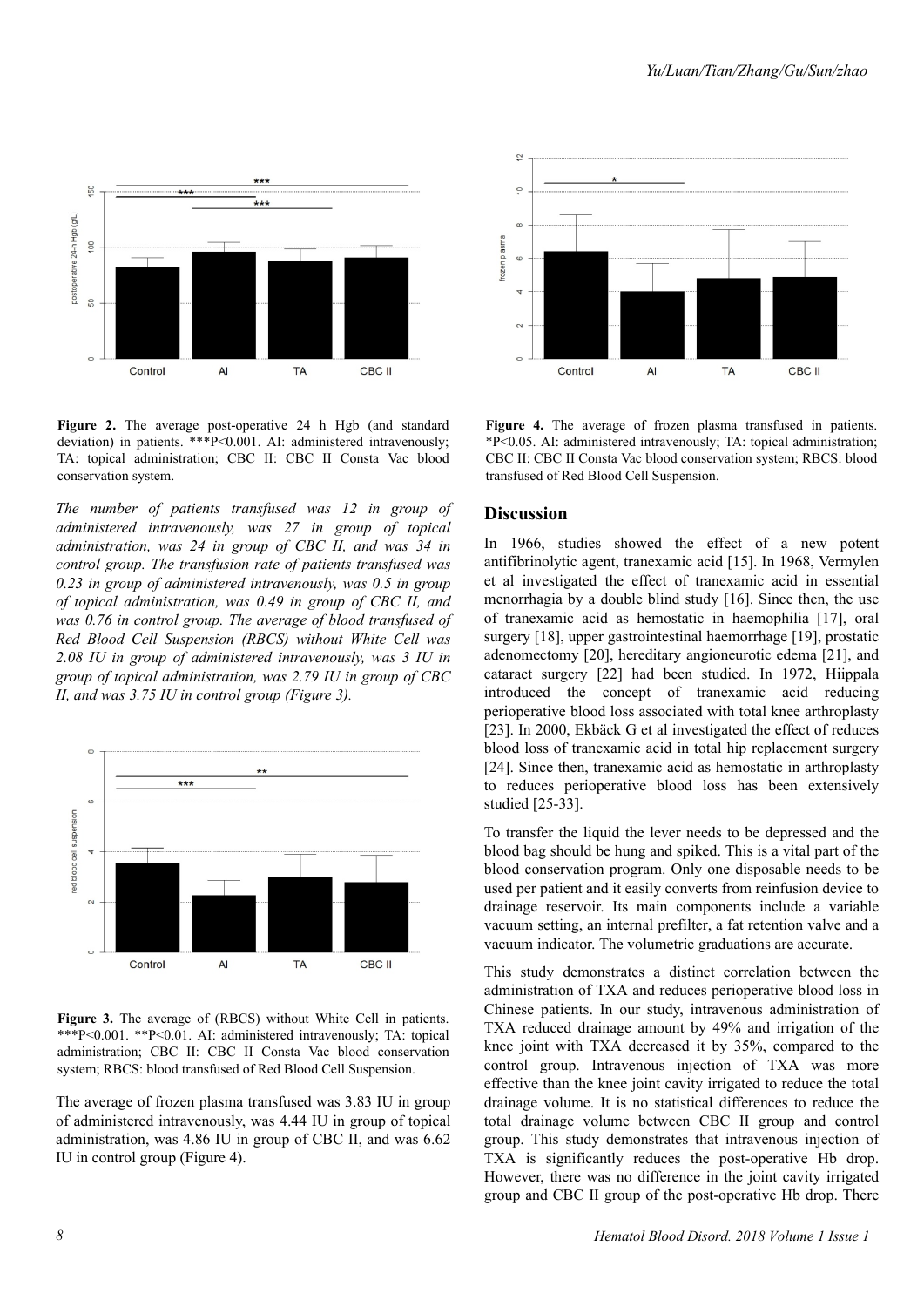*Citation: Yu M, Luan B, Tian S, et al. Comparing methods of tranexamic acid administration and blood reinfusion in reducing blood loss during total knee arthroplasty. Hematol Blood Disord. 2018;1(1):1-5.*

is some concern that a risk of thrombosis by TXA carries theoretically. However, to date the some studies has not shown a significant risk in the total joint arthroplasty population [34-36]. In our study, we did not found a greater risk of thromboembolic disorders with the use of TXA and CBC II. It may due to use of Low molecular weight Heparins Calcium (Nadroparin calcium). Nadroparin is an anticoagulant belonging to a class of drugs called low molecular weight heparins, which is used in orthopedic surgery to prevent deep vein thrombosis and pulmonary embolism, and as treatment for deep vein thrombosis [37].

When administrated intravenously, TXA diffuses rapidly into the synovial fluid and synovial membranes, until the concentration of the TXA in synovial fluid reaches to the concentration of serum [38,39]. Therefore, TXA preoperative must be applied within 30 minutes before using a tourniquet. The blood from the intravenous group and the irrigated group contains TXA and metabolites, it is not clear whether can induce thrombosis. The assumption we made here is as follows, the frequency of injecting blood will be reduced to the least amount, provided that the patient is treated by TXA together with CBC II re-injection. However, after intravenous or local injection of TXA, TXA breaks down during the progress of CBC II blood collection, which will increase the adverse reaction for patients. Blood clotting or other unpredictable events may happen, and it is still understudied to make any conclusions.

### **Conclusions**

In conclusion, TXA may play an important role in improving the general conditions of patients undergoing TKA by decreasing blood loss and maintaining a hemodynamically stable state. Intravenous injection of TXA prevents the postoperative Hb drop much more effectively than the knee joint cavity irrigated of TXA and blood reinfusion by CBC II.

## **References**

- 1. Hiippala ST, Strid LJ, Wennerstrand MI, et al. Tranexamic acid radically decreases blood loss and transfusions associated with total knee arthroplasty. Anesth Analg. 1997;84:839-44.
- 2. Remérand F, Cotten M, N'Guessan YF, et al. Tranexamic acid decreases risk of haematomas but not pain after hip arthroplasty. Orthop Traumatol Surg Res. 2013;99:667-73.
- 3. Biarnés Suñé A, Ciércoles Jiménez E, et al. Risk factors for transfusion in primary knee arthroplasty. Rev Esp AnestesiolReanim. 2006;53:18-24.
- 4. Hart A, Khalil JA, Carli A, et al. Blood transfusion in primary total hip and knee arthroplasty. Incidence, risk factors, and thirty-day complication rates. J Bone Joint Surg Am. 2014;96:1945-51.
- 5. Pope D, El-Othmani MM, Manning BT, et al. Impact of Age, Gender and Anesthesia Modality on Post-Operative Pain in Total Knee Arthroplasty Patients. Iowa Orthop J. 2015;35:92-8.
- 6. Noticewala MS, Nyce JD, Wang W, et al. Predicting need for allogeneic transfusion after total knee arthroplasty. J Arthroplasty. 2012;27:961-7.
- 7. Stokes ME, Ye X, Shah M, et al. Impact of bleedingrelated complications and/or blood product transfusions on hospital costs in inpatient surgical patients. BMC Health Serv Res. 2011;11:135.
- 8. Hynes M, P. Calder, G. Scott. The use of tranexamic acid to reduce blood loss during total knee arthroplasty. Knee. 2003;10:375-7.
- 9. Delanois RE, Mont MA. Does tranexamic acid reduce blood loss in total knee arthroplasty. J Bone Joint Surg Am. 2013;95:179.
- 10. Digas G, Koutsogiannis I, Meletiadis G, et al. Intraarticular injection of tranexamic acid reduce blood loss in cemented total knee arthroplasty. Eur J Orthop Surg Traumatol. 2015;4:35-7.
- 11. Mutsuzaki H, K. Ikeda. Intra-articular injection of tranexamic acid via a drain plus drain-clamping to reduce blood loss in cementless total knee arthroplasty. J Orthop Surg Res. 2012;7:32.
- 12. Chareancholvanich K, Siriwattanasakul P, Narkbunnam R, et al. Temporary clamping of drain combined with tranexamic acid reduce blood loss after total knee arthroplasty: a prospective randomized controlled trial. BMC Musculoskelet Disord. 2012;13:124.
- 13. MacGillivray RG, Tarabichi SB, Hawari MF, et al. Tranexamic acid to reduce blood loss after bilateral total knee arthroplasty: a prospective, randomized double blind study. J Arthroplasty. 2011; 26:24-8.
- 14. Steven T, Woolson A, William W, et al. Autologous blood transfusion after total knee arthroplasty: A randomized, prospective study comparing predonated and postoperative salvage blood. J Arthroplasty. 18:243-9.
- 15. Kobayashi T, Sugiura J.J. The effect of a new potent antifibrinolytic agent, tranexamic acid. Jpn Obstet Gynecol Soc. 1966;13:158-67.
- 16. Vermylen J, Verhaegen-Declercq ML, Fierens F, et al. A double blind study of the effect of tranexamic acid in essential menorrhagia. Bull Soc R Belge Gynecol Obstet. 1968;38:385-90.
- 17. Ingram GI, Inglish PJ, Bennett AE. Tranexamic acid for prophylaxis in haemophilia. J Clin Pathol. 1972;25:629.
- 18. Bedil M. Use of tranexamic acid as hemostatic in oral surgery. Trib Odontol (B Aires). 1971;55:175-6.
- 19. Cormack F, Chakrabarti RR, Jouhar AJ, et al. Tranexamic acid in upper gastrointestinal haemorrhage. Lancet. 1973;1:1207-8.
- 20. Raymond G, Fournier P, Cazenave G. Action of tranexamic acid on pre and post-operative bleeding after prostatic adenomectomy (double blind study). J Urol Nephrol (Paris). 1973;79:958-962.
- 21. Lundh B. Tranexamic acid in hereditary angioneurotic edema--a progress report. N Engl J Med. 1973;288:53.
- 22. Spaeth GL. The effect of bromelains on the inflammatory response caused by cataract extraction: a double-blind study. Eye Ear Nose Throat Mon. 1968;47:634-9.